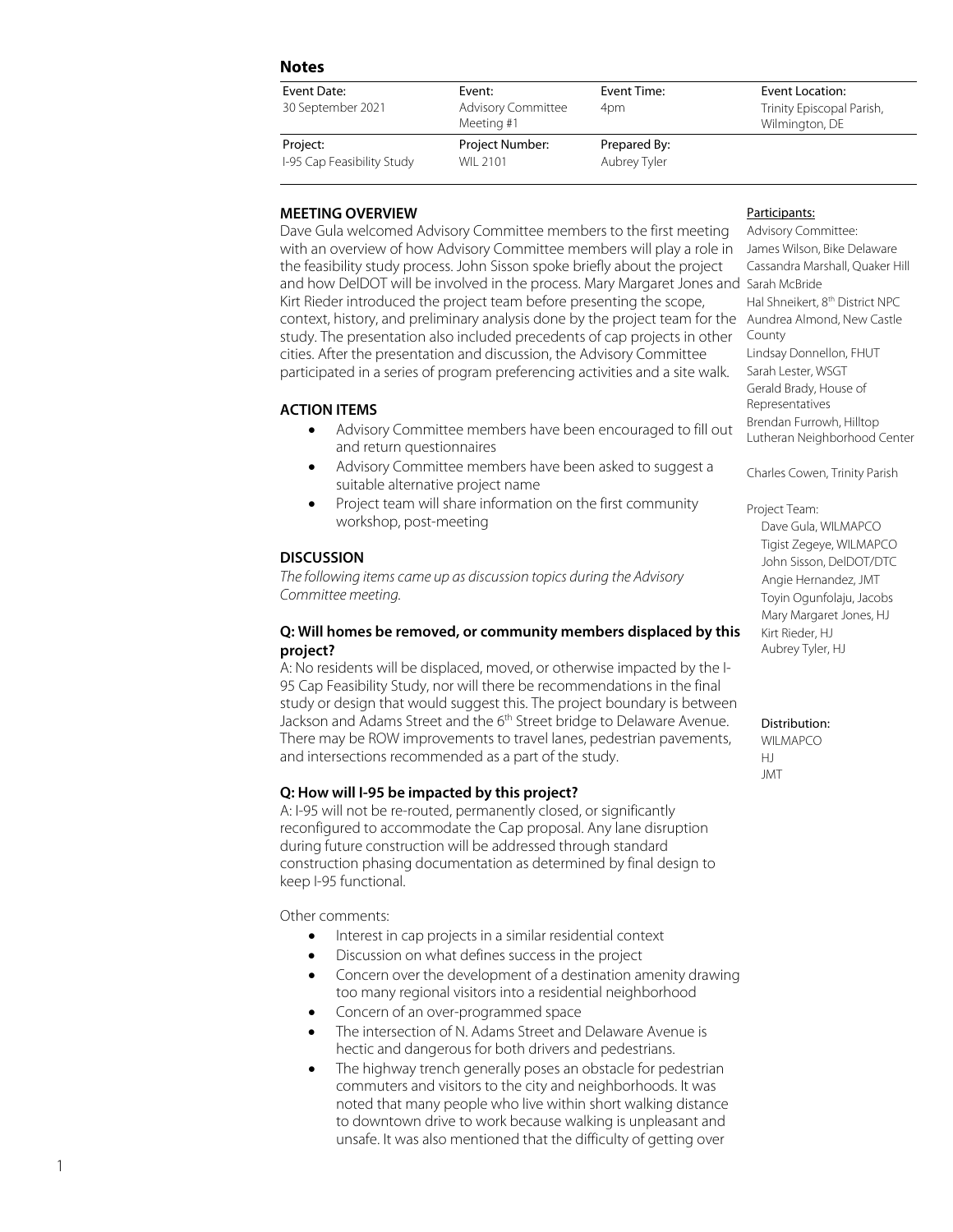the highway as a pedestrian prevents community members from attending events on one side of I-95 or the other.

# **SITE WALK**

Committee members, the project team, and students visiting from the University of Delaware walked from the Trinity Episcopal Parish up to Delaware Avenue, down along N. Jackson Street, crossing back to N. Adams Street over W. 8<sup>th</sup> Street, and then returning to Trinity Episcopal Parish.

### **PROGRAM PREFERENCES AND MAPPING**

Advisory Committee members participated in a series of mapping and program preferencing activities to help the project team understand the programmatic needs of the surrounding neighborhoods. A similar activity will be presented to the larger community at the first workshop.

Advisory Committee members called out W. 9<sup>th</sup> Street, W. 10<sup>th</sup> Street, and N. Van Buren Street as places they walk often.

The intersection of N. Jackson Street and Delaware Avenue, and the Intersection of N. Adams Street and Delaware Avenue were both were both cited as feeling particularly dangerous as a pedestrian.

Key desired connections called out by the Advisory Committee include connections from or along:

- Helen Chambers Playground along Beatty Place to N. Adams Street,
- Cool Springs Park across I95 to Adams Street,
- Trinity Episcopal Parish to the cemetery,
- W. 8th Street between Jackson and Adams,
- W. 10th Street from Adams to Cool Springs Park.

*What would make this project a success?*

"trip generator" "bring together different communities" "life and energy" "considering those generally not heard (those experiencing homelessness)" "improve air quality" "focus on those who live near the study site" "community restorations" "connections of people and places" "the project is appreciated by locals"

Listed below are the top programs Advisory Committee members agreed were necessary, and those voted as not needed. Key takeaways of the exercise include:

- 1. High interest from Advisory Committee members in café/moveable seating, more shade, multi-function landscapes, traffic calming, as well as pedestrian only zones.
- 2. Advisory Committee members also showed interest in concessions public restrooms, fitness class space, and protected bike lanes.
- 3. Advisory Committee members did not feel retail, on-street parking, or car sharing was needed in this community.

# **Nature + Environment**

*Favored: Not favored: Shade Community Garden Stormwater Management City Watching Community Garden Pollinator garden*